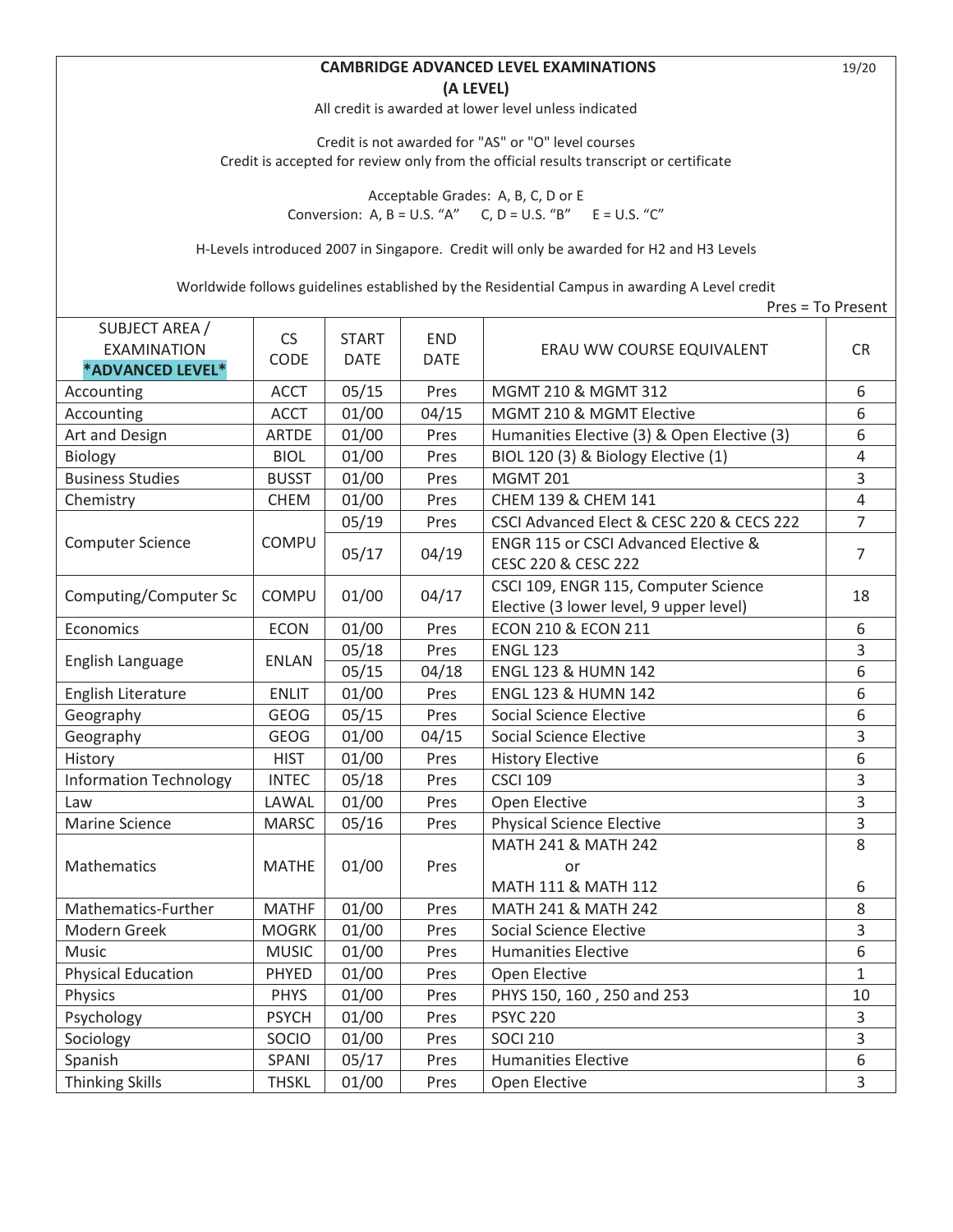## **Excelsior College Exams**

The ACE recommendation for credit awards from Excelsior/UExcel examinations has expired, and we have confirmed with ACE that Excelsior has not sought re-approval at this time. As a result, WW will no longer offer credit for Excelsior/UExcel exams completed outside of the ACE recommended approval period. **All exams were end dated November 2014 or prior.** 

> All credit is lower level unless indicated (UL) A minimum grade of "C" is required for the award of credit

Excelsior College Exams (Formerly American College Testing Program Proficiency Examination Program (ACT-PEP) / Regents College Examinations (RCE). Member of the University of the State of New York).

| #   | <b>COURSE</b>      | <b>EXCELSIOR EXAM TITLE</b>                       | Start<br>Date | End<br>Date | ERAU COURSE AWARDED              | <b>CR</b>      |
|-----|--------------------|---------------------------------------------------|---------------|-------------|----------------------------------|----------------|
| 459 | <b>PSYX 310</b>    | Abnormal Psychology                               | 01/90         | 11/14       | Psychology Elective - UL         | 3 <sup>U</sup> |
| 421 |                    | Accounting: Level I                               |               | 11/14       | MGMT 210 and Accounting Elect    | 6              |
| 422 |                    | Accounting: Level II                              |               | 11/14       | Accounting Elective - UL         | 9 UL           |
| 423 |                    | Accounting: Level III (Area I)                    |               | 11/14       | Accounting Elective - UL         | 4 UL           |
| 476 |                    | Accounting: Level III (Area II)                   |               | 11/14       | Accounting Elective - UL         | 4 UL           |
| 529 |                    | Accounting: Level III (Area III)                  |               | 11/14       | Accounting Elective - UL         | 4 UL           |
| 554 | <b>NURX 310</b>    | <b>Adult Nursing</b>                              | 01/90         | 11/14       | Open Elective - UL               | <b>8 UL</b>    |
| 533 |                    | <b>Advanced Accounting</b>                        |               | 11/14       | Accounting Elective - UL         | 3UL            |
| 406 |                    | Afro-American History                             |               | 11/14       | <b>History Elective</b>          | 6              |
| 460 | <b>HSSX 420</b>    | American Dream                                    | 01/90         | 06/11       | Humanities Elective - UL         | 6 UL           |
| 450 |                    | American History                                  |               | 11/14       | <b>History Elective</b>          | 6              |
| 506 | <b>BIOX 210</b>    | Anatomy & Physiology                              | 01/90         | 11/14       | <b>Physical Science Elective</b> | 6              |
| 580 |                    | Auditing                                          |               | 11/14       | Management Elective - UL         | $3$ UL         |
| 413 | <b>HUMX</b><br>310 | Bioethics: Philosophical Issues                   | 03/06         | 11/14       | <b>HUMN 330</b>                  | $3$ UL         |
| 574 |                    | <b>Business Environment &amp;</b><br>Strategy     |               | 11/14       | <b>Management Elective</b>       | 6              |
| 579 |                    | <b>Business Policy &amp; Strategy</b>             |               | 11/14       | Management Elective - UL         | 3 <sup>U</sup> |
| 557 |                    | <b>College Composition</b>                        |               | 11/14       | <b>English Elective</b>          | 3              |
| 410 |                    | <b>College Writing</b>                            | 10/05         | 12/08       | <b>ENGL 123</b>                  | 3              |
| 474 |                    | <b>Commonalities In Nursing</b><br>Care (Area II) |               | 11/14       | Open Elective                    | 4              |
| 427 |                    | <b>Commonalities In Nursing</b><br>Care: (Area A) |               | 11/14       | Open Elective                    | 5              |
| 478 |                    | <b>Commonalities In Nursing</b><br>Care: (Area B) |               | 11/14       | Open Elective                    | 5              |
| 424 |                    | <b>Commonalities In Nursing</b><br>Care: (Area I) |               | 11/14       | Open Elective                    | $4 - 5$        |
| 581 |                    | <b>Corporation Finance</b>                        | 01/90         | 11/14       | <b>Management Elective</b>       | 3              |
| 480 |                    | <b>Cost Accounting &amp; Analysis</b>             |               | 11/14       | Accounting Elective - UL         | 3 UL           |
| 456 |                    | Criminal Investigation                            |               | 11/14       | Open Elective                    | 3              |
| 545 | <b>SOCX 305</b>    | <b>Cultural Diversity</b>                         | 03/06         | 11/14       | Social Science Elective - UL     | $3$ UL         |
| 475 |                    | <b>Differences In Nursing Care</b><br>(Area I)    |               | 11/14       | Open Elective                    | 4              |
| 528 |                    | Differences In Nursing Care<br>(Area II)          |               | 11/14       | Open Elective                    | 4              |
| 531 |                    | Differences In Nursing Care:<br>(Area B)          |               | 11/14       | Open Elective                    | $4 - 5$        |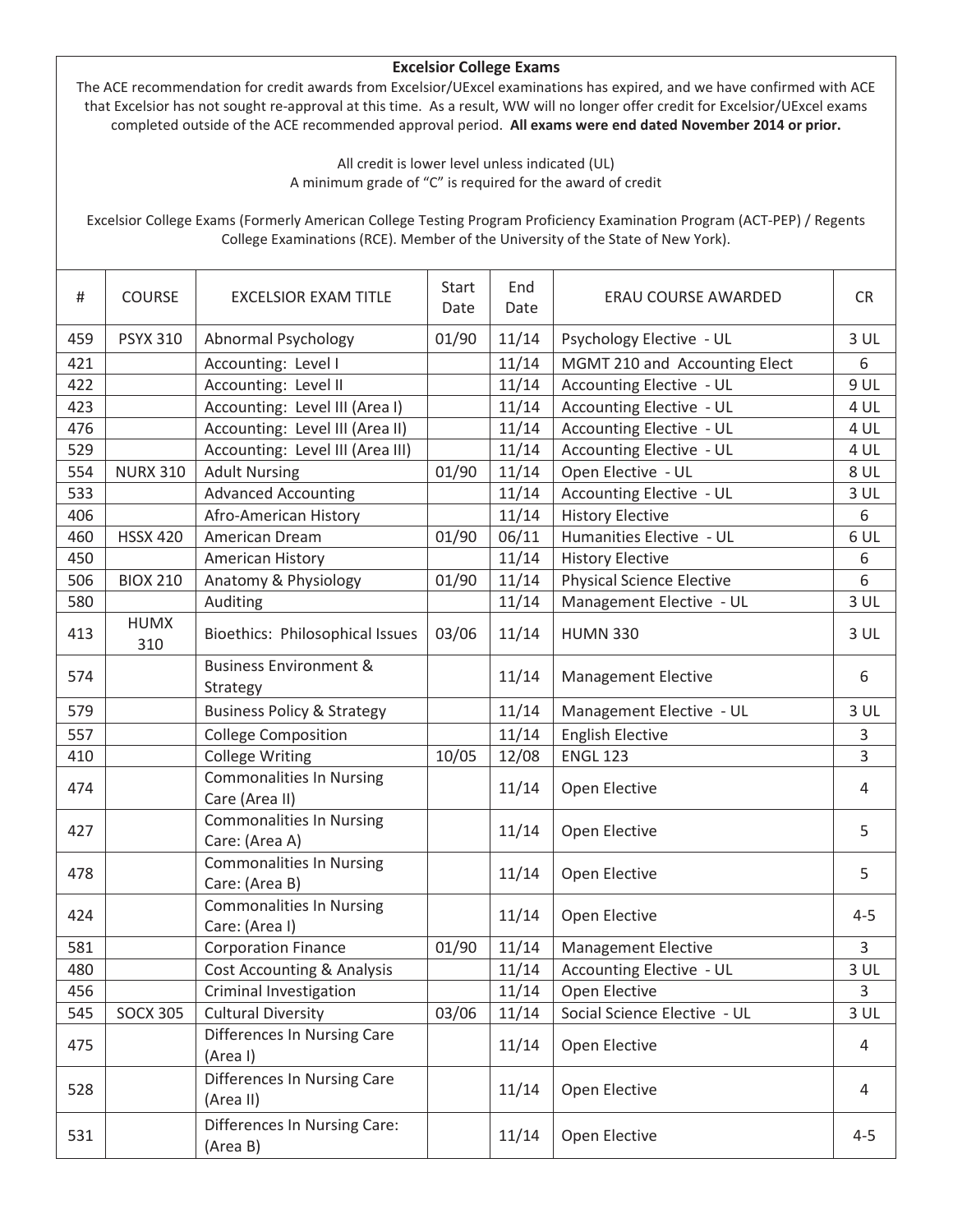| Excelsior                |                 |                                                              |               |             |                                                |                 |  |
|--------------------------|-----------------|--------------------------------------------------------------|---------------|-------------|------------------------------------------------|-----------------|--|
| #                        | <b>COURSE</b>   | <b>EXCELSIOR EXAM TITLE</b>                                  | Start<br>Date | End<br>Date | ERAU COURSE AWARDED                            | <b>CR</b>       |  |
| 578                      |                 | Differences In Nursing Care:<br>(Area C)                     |               | 11/14       | Open Elective                                  | $5-6$           |  |
| 576                      |                 | Differences In Nursing Care:<br>(Area III)                   |               | 11/14       | Open Elective                                  | 4               |  |
| 479                      |                 | <b>Differences In Nursing Care:</b><br>(Area A)              |               | 11/14       | Open Elective                                  | $4 - 5$         |  |
| 415                      | <b>GEOX 101</b> | <b>Earth Science</b>                                         | 10/10         | 11/14       | <b>Physical Science Elective</b>               | $\overline{3}$  |  |
| 500                      |                 | <b>Earth Science</b>                                         |               | 11/14       | <b>Physical Science Elective</b>               | 6               |  |
| 552                      |                 | <b>Educational Psychology</b>                                |               | 11/14       | <b>Psychology Elective</b>                     | 3               |  |
| 434                      | <b>ENGX 111</b> | <b>English Composition</b>                                   | 01/90         | 11/14       | <b>ENGL 123</b><br>and<br>ENGL 143 or HUMN 142 | 3<br>3          |  |
| 484                      | <b>PHIX 310</b> | Ethics: Theory & Practice                                    | 01/90         | 11/14       | <b>HUMN 330</b>                                | 3 <sub>UL</sub> |  |
| 481                      |                 | <b>Federal Income Taxation</b>                               |               | 11/14       | Management Elective - UL                       | 3 UL            |  |
| 521                      |                 | Finance: Level I                                             |               | 11/14       | <b>Management Elective</b>                     | 9               |  |
| 522                      |                 | Finance: Level II                                            |               | 11/14       | MGMT 332 and Management<br>Elective - UL       | 9 UL            |  |
| 523                      |                 | Finance: Level III                                           |               | 11/14       | MGMT 332 and Management<br>Elective - UL       | <b>12 UL</b>    |  |
| 407                      | <b>SOCX 310</b> | <b>Foundations Of Gerontology</b>                            | 01/90         | 11/14       | Social Science Elective - UL                   | 3 <sub>UL</sub> |  |
| 402                      |                 | Freshman English                                             |               | 11/14       | <b>HUMN 142 and Humanities Elective</b>        | 6               |  |
| 403                      | <b>NURX 210</b> | <b>Fundamentals Of Nursing</b>                               | 01/90         | 11/14       | Open Elective                                  | 8               |  |
| 425                      |                 | <b>Health Restoration</b>                                    |               | 11/14       | Open Elective - UL                             | 4 UL            |  |
| 477                      |                 | <b>Health Restoration II</b>                                 |               | 11/14       | Open Elective - UL                             | 4 UL            |  |
| 540                      |                 | Health Support A: Health<br>Promotion & Health<br>Protection |               | 11/14       | Open Elective - UL                             | 4 UL            |  |
| 541                      |                 | Health Support B: Community<br><b>Health Nursing</b>         |               | 11/14       | Open Elective - UL                             | 4 UL            |  |
| 530                      |                 | Health Support: (Area I)                                     |               | 11/14       | Open Elective - UL                             | 4 UL            |  |
| 577                      |                 | Health Support: (Area II)                                    |               | 11/14       | Open Elective - UL                             | 4 UL            |  |
| 501                      |                 | <b>History Of American Education</b>                         |               | 11/14       | History Elective - UL                          | 3 <sub>UL</sub> |  |
| 530                      |                 | Health Support: (Area I)                                     |               | 11/14       | Open Elective - UL                             | 4 UL            |  |
| 486<br>$\sqrt{2}$<br>351 | <b>BUSX 410</b> | Human Resource<br>Management                                 | 01/90         | 11/14       | <b>MGMT 314</b>                                | 3 <sub>UL</sub> |  |
| 534                      |                 | <b>Intermediate Accounting</b>                               |               | 11/14       | Accounting Elective - UL                       | 6 UL            |  |
| 428                      |                 | Intermediate Business Law                                    |               | 11/14       | <b>MGMT 390</b>                                | 3 <sub>UL</sub> |  |
| 732                      |                 | Intermediate Typewriting                                     |               | 11/14       | Open Elective                                  | $3 - 6$         |  |
| 510                      |                 | International Conflicts Of 20th<br>Century                   | 01/90         | 09/97       | History Elective - UL                          | 3 <sub>UL</sub> |  |
| 417                      |                 | Interpersonal Communication                                  | 03/11         | 11/14       | <b>English Elective</b>                        | 3               |  |
| 404                      |                 | <b>Introduction To Criminal</b><br>Justice                   |               | 11/14       | Open Elective                                  | 3               |  |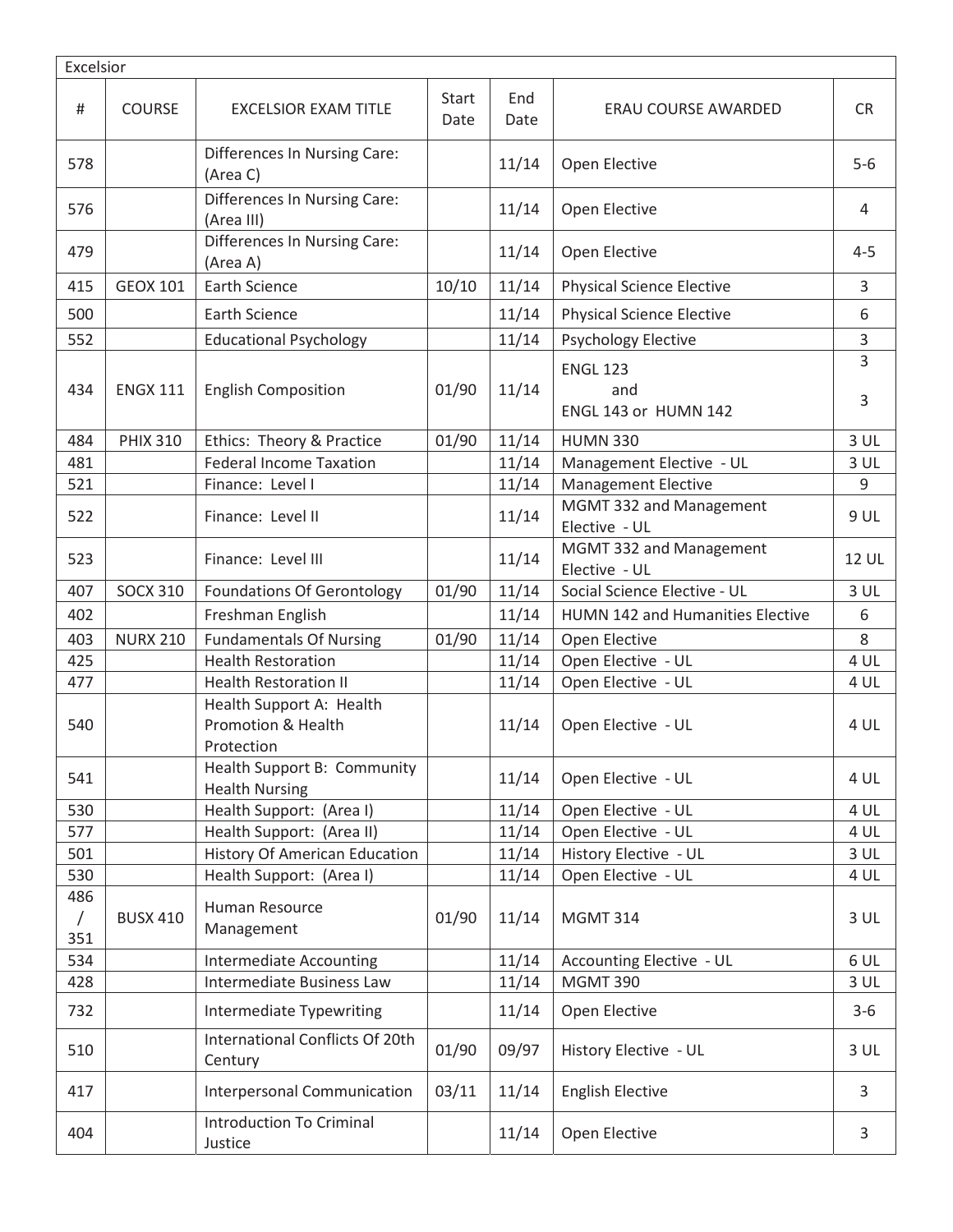| Excelsior                |                 |                                              |                      |             |                                          |                 |  |
|--------------------------|-----------------|----------------------------------------------|----------------------|-------------|------------------------------------------|-----------------|--|
| #                        | COURSE          | <b>EXCELSIOR EXAM TITLE</b>                  | <b>Start</b><br>Date | End<br>Date | <b>ERAU COURSE AWARDED</b>               | <b>CR</b>       |  |
| 414                      | <b>MUSX 101</b> | <b>Introduction To Music</b>                 |                      | 11/14       | Ace Does Not Recommend Credit            |                 |  |
| 416                      | <b>PHIX 101</b> | Introduction To Philosophy                   | 03/11                | 11/14       | <b>Humanities Elective</b>               | 3               |  |
| 431                      |                 | <b>Introductory Accounting</b>               | 01/90                | 09/96       | MGMT 210 and Accounting Elective         | 6               |  |
| 731                      |                 | <b>Introductory Typewriting</b>              |                      | 11/14       | Open Elective                            | $\overline{3}$  |  |
| 411                      | <b>SOCX 320</b> | Juvenile Delinquency                         | 03/06                | 11/14       | Social Science Elective - UL             | 3 UL            |  |
| 535                      |                 | <b>Labor Relations</b>                       |                      | 11/14       | Management Elective - UL                 | 3 <sup>U</sup>  |  |
| 538<br>$\sqrt{2}$<br>352 | <b>BUSX 360</b> | Labor Relations (Multiple<br>Choice)         | 01/90                | 11/14       | Management Elective - UL                 | 3 UL            |  |
| 583                      | <b>PSYX 210</b> | Life Span Developmental<br>Psychology        | 10/96                | 11/14       | <b>Psychology Elective</b>               | 3               |  |
| 471                      |                 | Management Of Human<br>Resources: Level I    |                      | 11/14       | MGMT 201 and Open Elective               | 6               |  |
| 472                      |                 | Management Of Human<br>Resources: Level II   |                      | 11/14       | MGMT 317 and Management<br>Elective - UL | 9 UL            |  |
| 473                      |                 | Management Of Human<br>Resources: Level III  |                      | 11/14       | MGMT 317 and Management<br>Elective - UL | 12 UL           |  |
| 571                      |                 | Marketing: Level I                           |                      | 11/14       | Open Elective                            | 3               |  |
| 572                      |                 | Marketing: Level II                          |                      | 11/14       | MGMT 311 and Management<br>Elective - UL | 9 UL            |  |
| 573                      |                 | Marketing: Level III                         |                      | 11/14       | MGMT 311 and Management<br>Elective - UL | 12 UL           |  |
| 453                      | <b>NURX 220</b> | Maternal In Child Care<br>(Associate)        |                      | 11/14       | Open Elective                            | 6               |  |
| 457                      | <b>NURX 315</b> | Maternal In Child Care<br>(Baccalaureate)    | 10/10                | 11/14       | Open Elective - UL                       | 8 UL            |  |
| 559                      | <b>NURX 215</b> | <b>Maternity Nursing</b>                     | 01/90                | 06/12       | Open Elective                            | 3               |  |
| 558                      | <b>BIOX 220</b> | Microbiology                                 | 01/90                | 11/14       | <b>Biology Elective</b>                  | 3               |  |
| 575                      |                 | <b>Nursing Health Care</b>                   |                      | 11/14       | Open Elective                            | 4               |  |
| 532                      |                 | Occupational Strategies In<br><b>Nursing</b> |                      | 11/14       | Open Elective                            | $3 - 5$         |  |
| 527                      |                 | <b>Occupational Strategy</b><br>(Nursing)    |                      | 11/14       | Open Elective                            | 4               |  |
| 524                      |                 | <b>Operations Management:</b><br>Level I     |                      | 11/14       | Open Elective                            | 9               |  |
| 525                      |                 | <b>Operations Management:</b><br>Level II    |                      | 11/14       | Management Elective - UL                 | 9 UL            |  |
| 526                      |                 | <b>Operations Management:</b><br>Level III   |                      | 11/14       | Management Elective - UL                 | <b>12 UL</b>    |  |
| 429                      |                 | Organizational Behavior                      |                      | 11/14       | <b>MGMT 317</b>                          | 3 <sub>UL</sub> |  |
| 435<br>$\sqrt{2}$<br>353 | <b>BSUX 315</b> | Organizational Behavior<br>(Multiple Choice) | 01/90                | 11/14       | <b>MGMT 317</b>                          | $3$ UL          |  |